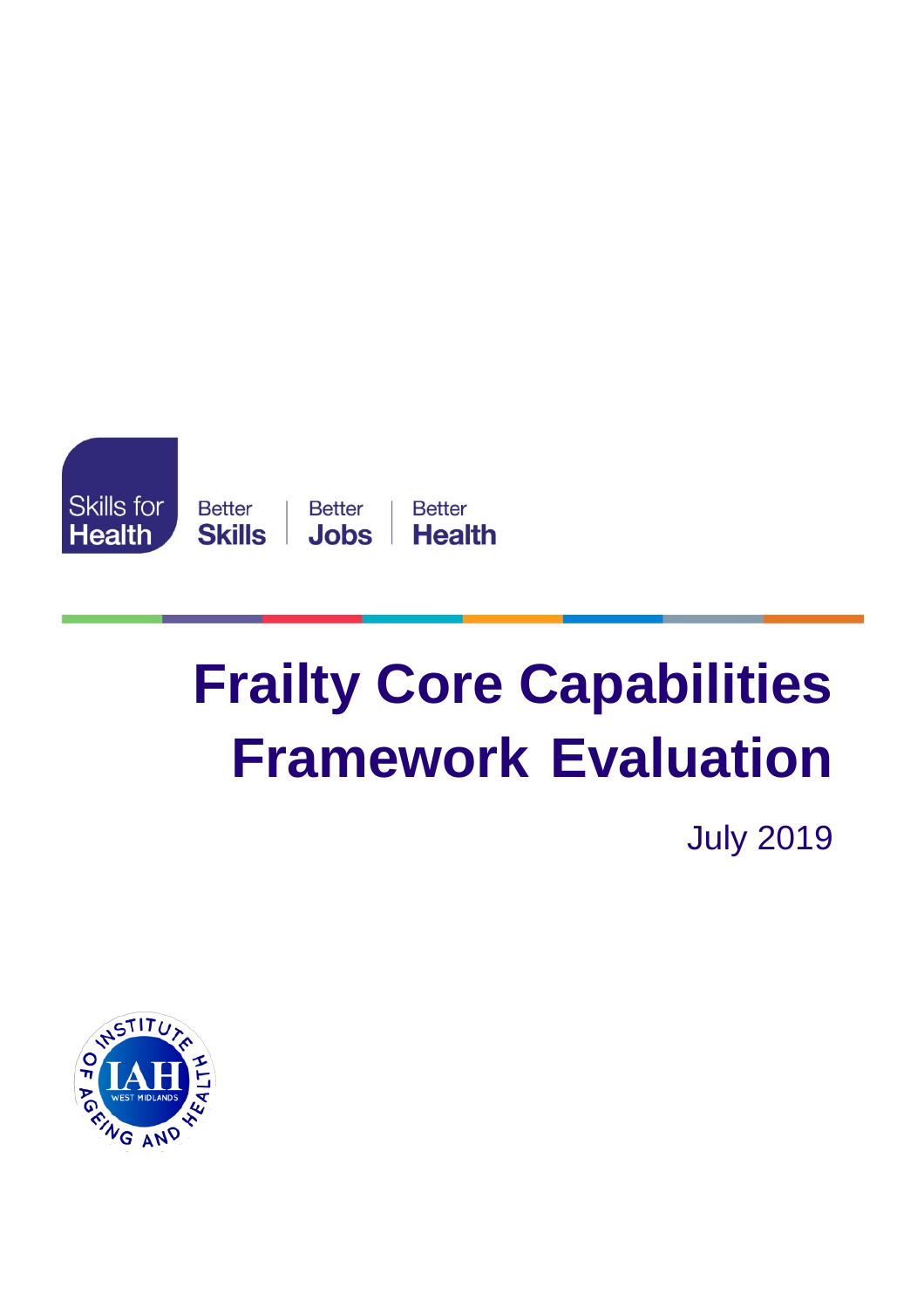# **Contents**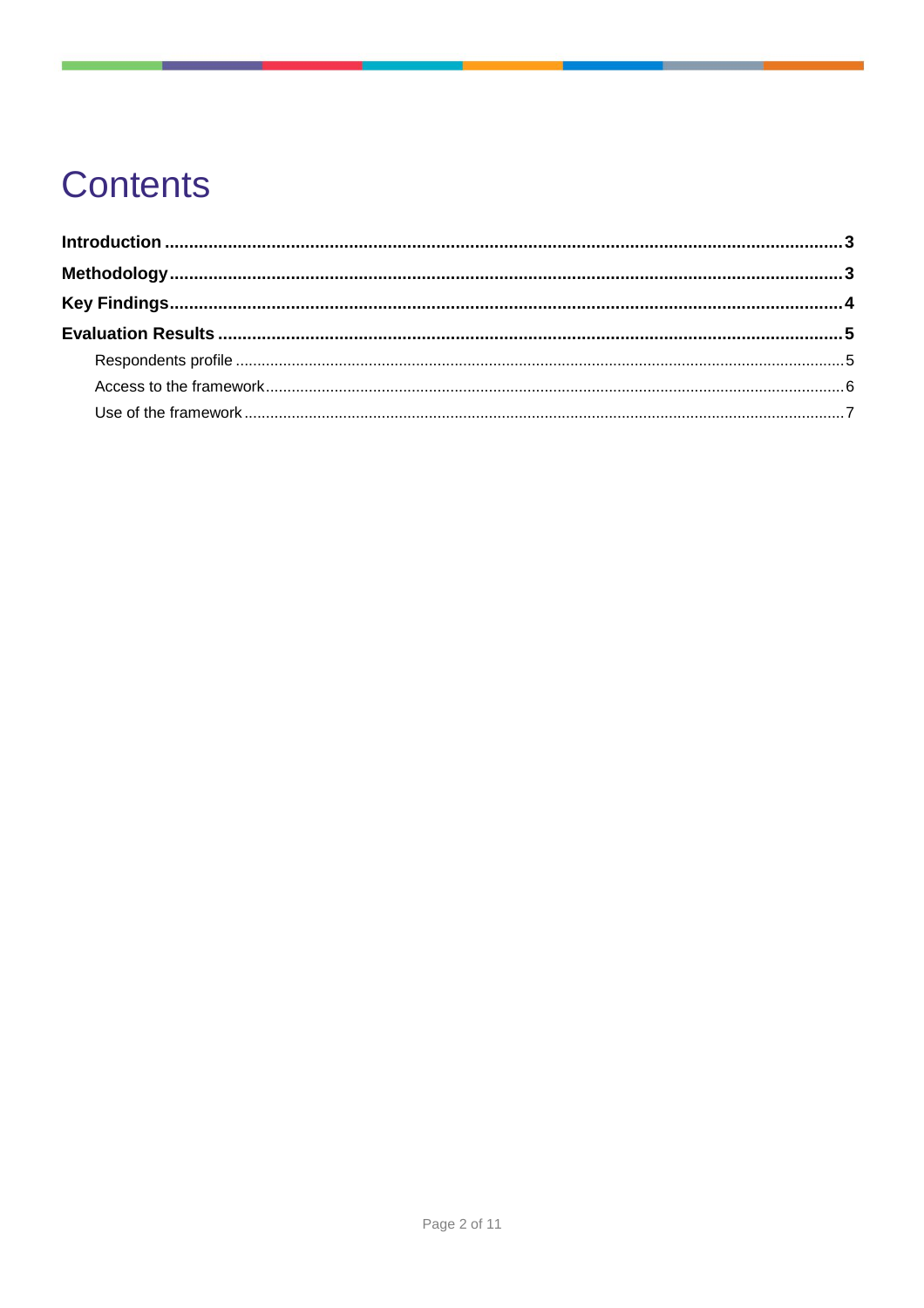### <span id="page-2-0"></span>**Introduction**

Development of the Frailty Core Capabilities Framework was commissioned by Health Education England and NHS England and made available in September 2018. Development of the framework was facilitated by Skills for Health, working in partnership with key stakeholders, including: Health Education England, NHS England, Age UK, British Geriatric Society, Royal College of GPs, and housing, local government and voluntary sector organisations.

Skills for Health was subsequently commissioned by the Trustees of the Institute of Aging and Health (West Midlands) to carry out an evaluation of the Frailty Core Capabilities Framework<sup>1</sup>. Skills for Health and its development partners are grateful to the Trustees for their support.

This evaluation aims to better understand the users of the framework and how it is being utilised so far to inform further developments.

Frailty remains a new area for much of the workforce and work is now needed to position frailty as a longterm condition and underpin it with the upskilling of the workforce. This framework was created with the aim to identify and describe the skills, knowledge and behaviours required to deliver high quality, holistic, compassionate care and support. It provides a single, consistent and comprehensive framework on which to base review and development of staff.

## <span id="page-2-1"></span>**Methodology**

-

Two surveys were created to capture the utilisation and value of the framework. The first survey, launched in October 2018, aimed to set a baseline by which initial intentions and expectations of users were captured. The second survey was launched in June 2019 and aimed to gather impact and utilisation of the framework. Both surveys collected 336 responses in total.

Six phone interviews were also carried out in order to gather qualitative information and complement the quantitative research.

This report draws from all sources of primary data to present results.

<sup>1</sup> <https://www.skillsforhealth.org.uk/services/item/607-frailty-core-capabilities-framework>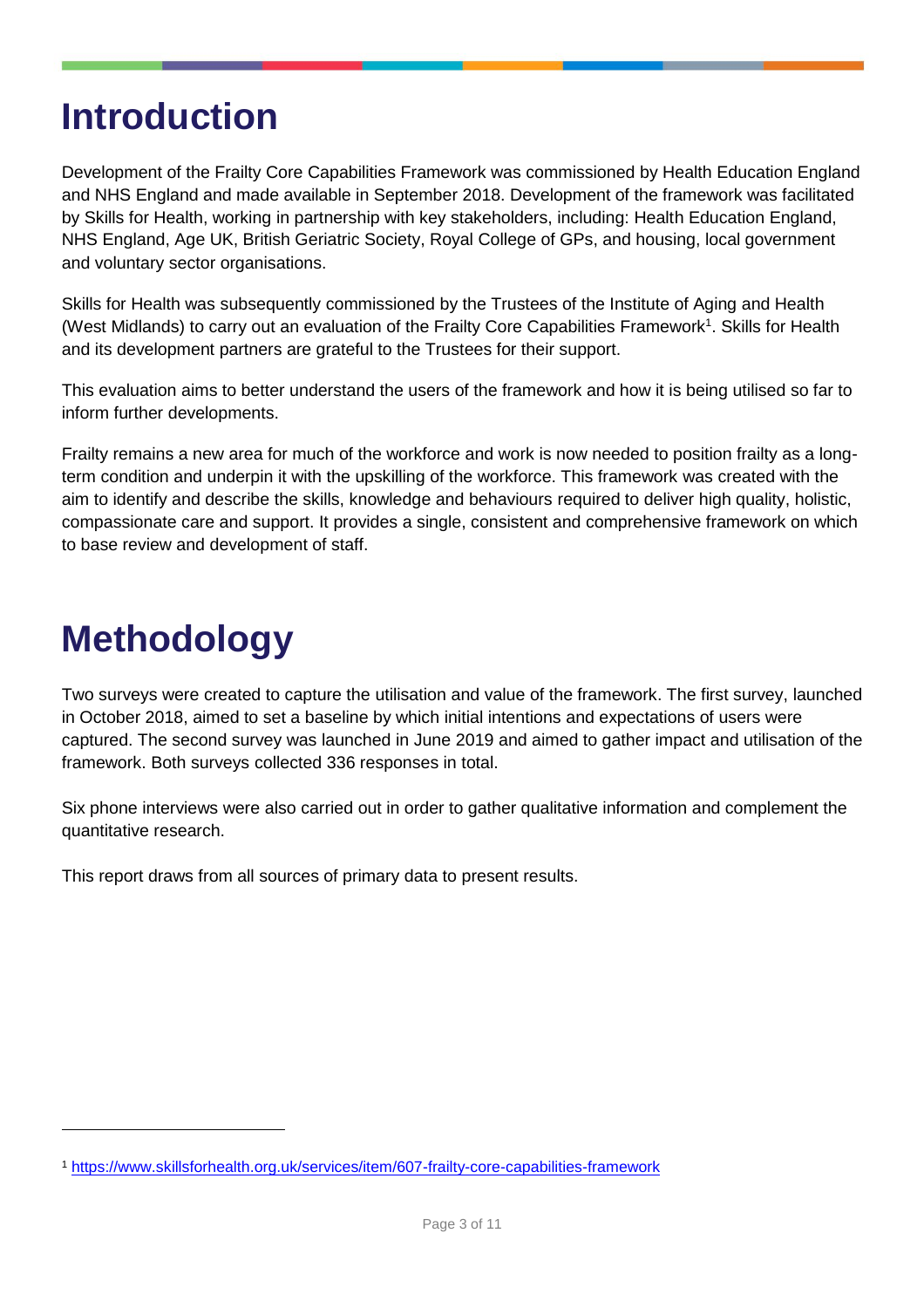# <span id="page-3-0"></span>**Key Findings**

- 132 people responded to the baseline survey and 204 to the impact survey (336 responses in total). 6 interviews were conducted to gather in-depth insight.
- Over half of the respondents were practitioners (55%).
- 32% of respondents worked in primary care or community services, 24% in secondary of specialist care, and 16% were part of Clinical Commissioning Groups.
- Social media was a great enabler in getting organisations and individuals to download the framework (40% in the baseline survey - October 2018, closer to the framework launch; 21% in June 2019). Additionally, 25% of people directly looked for a Frailty Framework in their search engine in June 2019, which did not occur in the months close to the launch.
- Overall, the framework received a score of 4.5/5. Most respondents stated that the framework is very or quite useful (85%).
- Some people who responded to the survey had not used the framework yet. Their main reasons being lack of time or opportunity to do so, lack of organisational support, and the perception of the framework being too convoluted.
- 44% used the framework within their organisation, 49% used it within a team, and 50% for their own personal interest.
- The main uses of the framework included: identify training needs (61%), identify existing capabilities (50%) and support workforce planning and development (44%).
- The framework has helped to increase frailty awareness (82%), widen (54%) and deepen (39%) knowledge and skills. It has also been attributed to an increase in staff confidence (40%) and improved quality care (38%).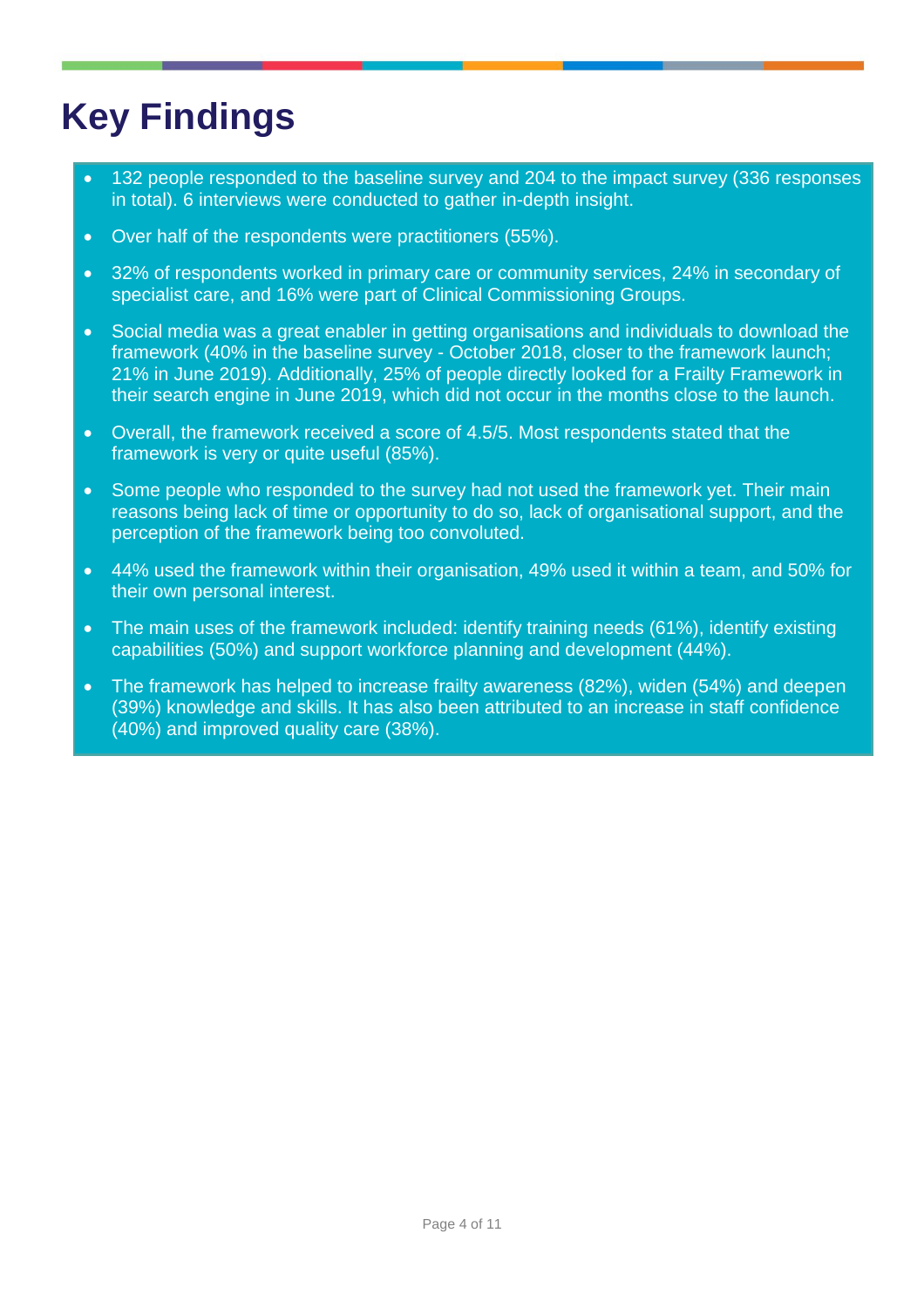### <span id="page-4-0"></span>**Evaluation Results**

In total, 336 people in total responded to the surveys (132 to the baseline survey, 204 to the impact survey). In addition, 6 people were interviewed in the period between surveys.

#### <span id="page-4-1"></span>**Respondents profile**

Over half of the respondents from both surveys were practitioners with an interest in Frailty.



A third of the respondents work in primary care or community services, followed by people in secondary or specialists care organisations.

### In which type of organisation do you work?

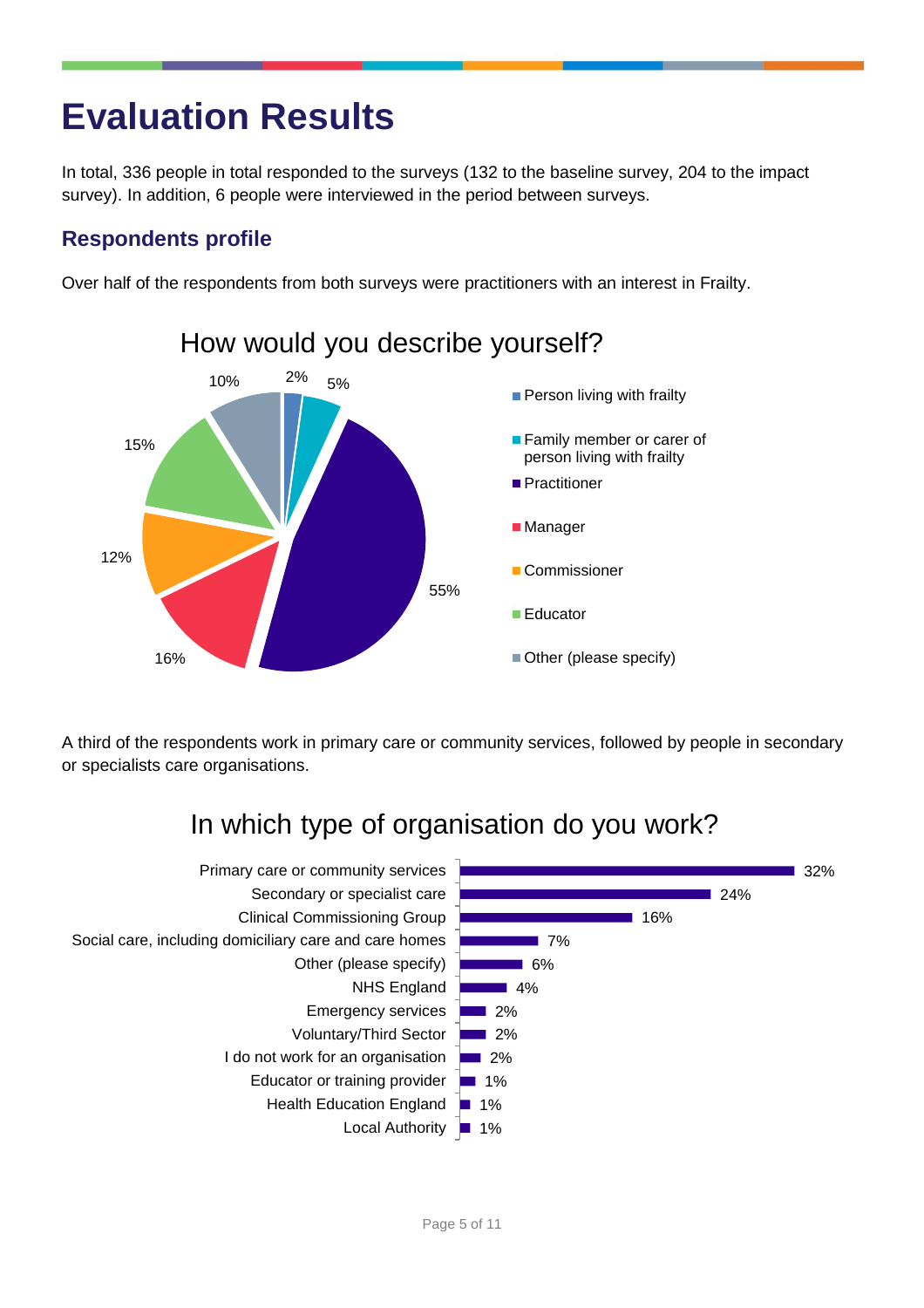#### <span id="page-5-0"></span>**Access to the framework**

40% respondents to the baseline survey indicated that they learned of the framework on social media or through the website. A few months later, respondents found the frameworks from a variety of sources including direct search (25%) and direct emails (23%). This might be due to the October survey being so close to the launch date when the media coverage was higher. The evolution of results also indicates the good searchability of the framework.



Most respondents downloaded the framework in September, and downloads have remained stable since then. Although this is not an accurate indicative of the popularity of the framework, it does suggest that there has been a constant reach for the framework at the Skills for Health website.



### How did you hear about the Frailty Framework?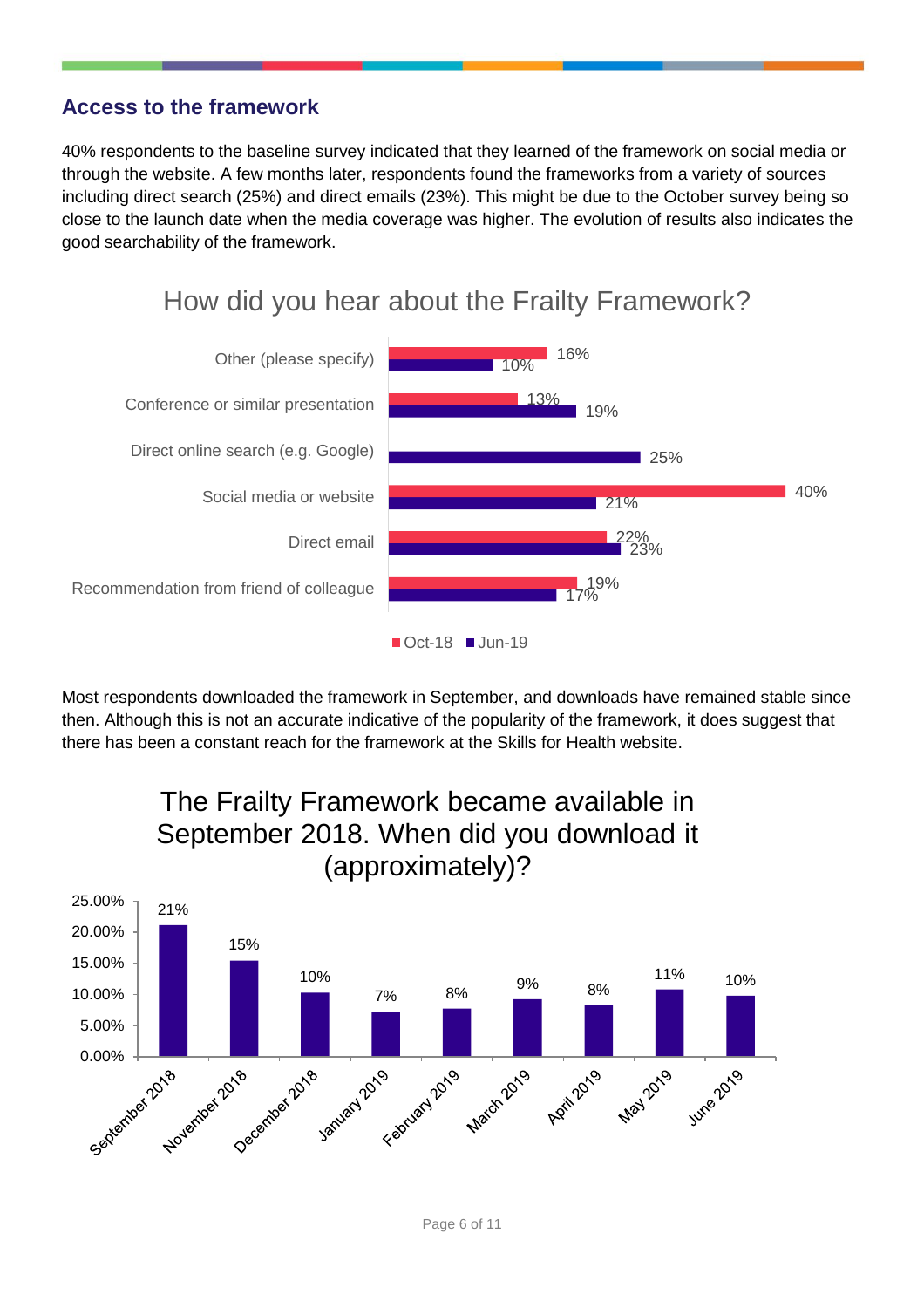#### <span id="page-6-0"></span>**Use of the framework**

Weighted results of the survey state a rate of 4.5 in a scale of overall usefulness. Most respondents indicated that the framework was very or quite useful (85%), whilst 15% found it fairly or a little useful. None of the participants said the framework to be not useful at all.



Interestingly, 37% of respondents of the second survey (June 2019; 75 respondents) had not yet used the framework. Their main reasons for not having have used the framework yet can be grouped in three categories:

- 1. Not having had the opportunity or time to do so.
- 2. Insufficient organisational support to implement changes.
- 3. Perception of framework as too complicated and long, difficulty in translating it for everyday practice.

This evaluation has captured a change in perception on how people thought they would use the framework, and how they actually have used it. The following graph shows how 60% of people expected to share the framework with their organisation but that number dropped to 44% when asked if they did. However, respondents expected to share the framework within their teams, and a similar percentage did.



#### At what scale did you expect/have you used the framework?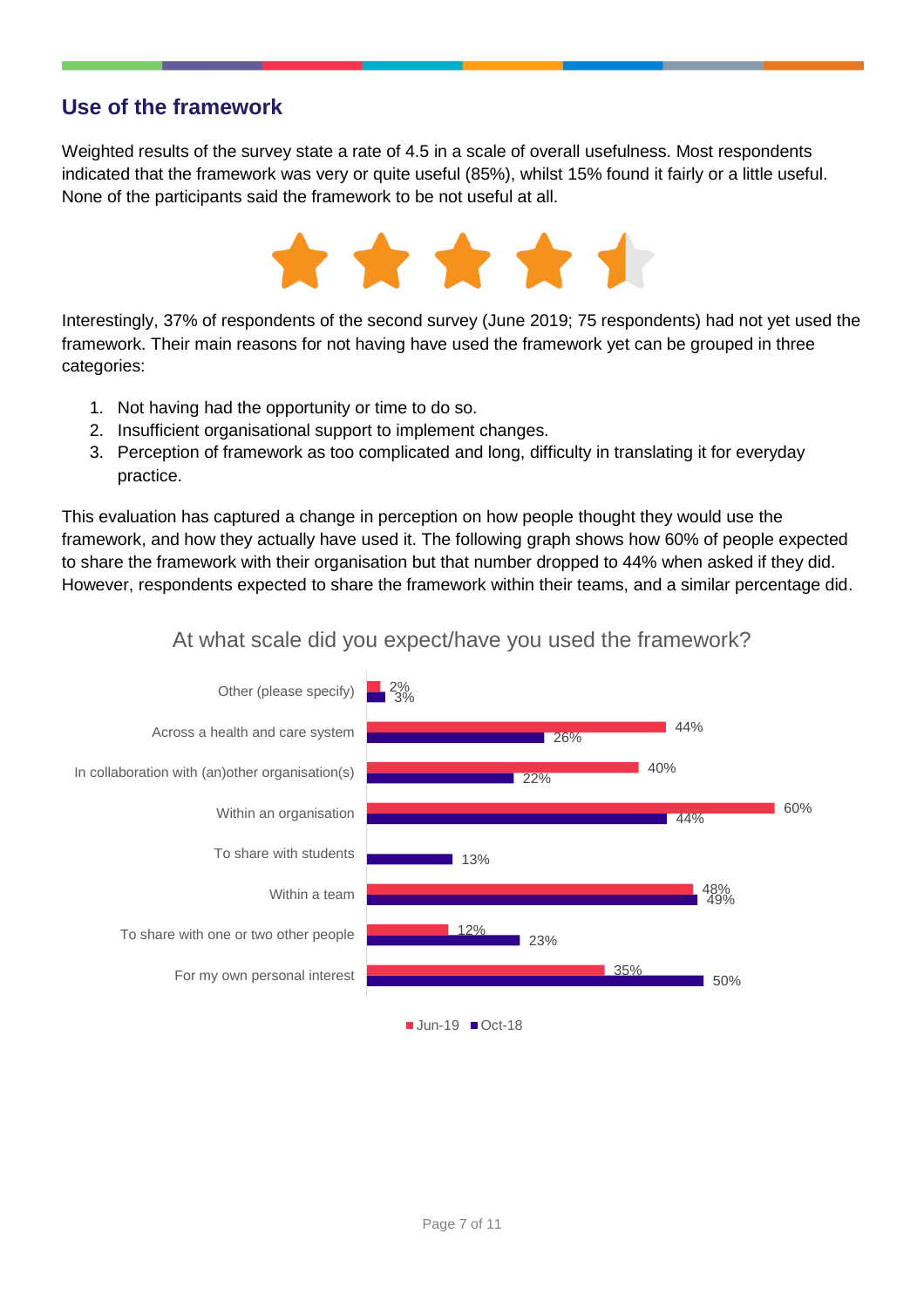Results show that the framework is likely to be utilised in the way as people intended to when they downloaded it. Main uses being: to *identify training needs* (61%), *to identify existing capabilities* (50%) and *support workforce planning and development* (44%). Interestingly, using the framework for commissioning education or training was expected to be used by 24% of respondents on the baseline survey, but only 7% of the respondents in the impact survey mentioned using it for that purpose.

#### In what way do you expect to use the framework?



#### In what way have you been using the framework?

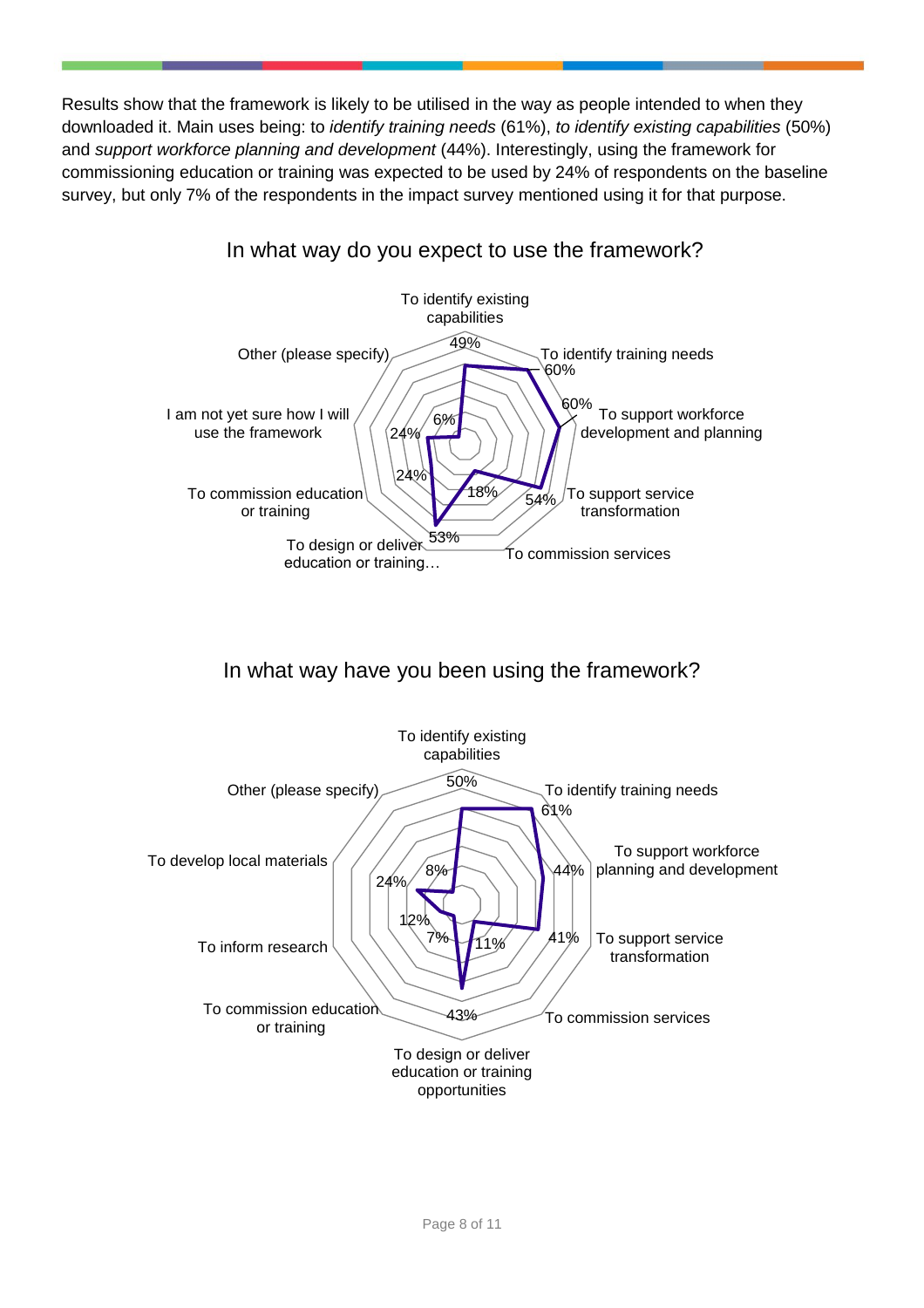In terms of the short-term impact that the framework has had so far, 82% of respondents stated that the framework has helped to increase awareness, and over half state that it has helped to widen (54%) and deepen (39%) knowledge and skills. Despite the framework only having been available for 9 months, respondents stated that it has increased staff confidence (40%) and improved quality of care (38%).



### What has been the impact so far?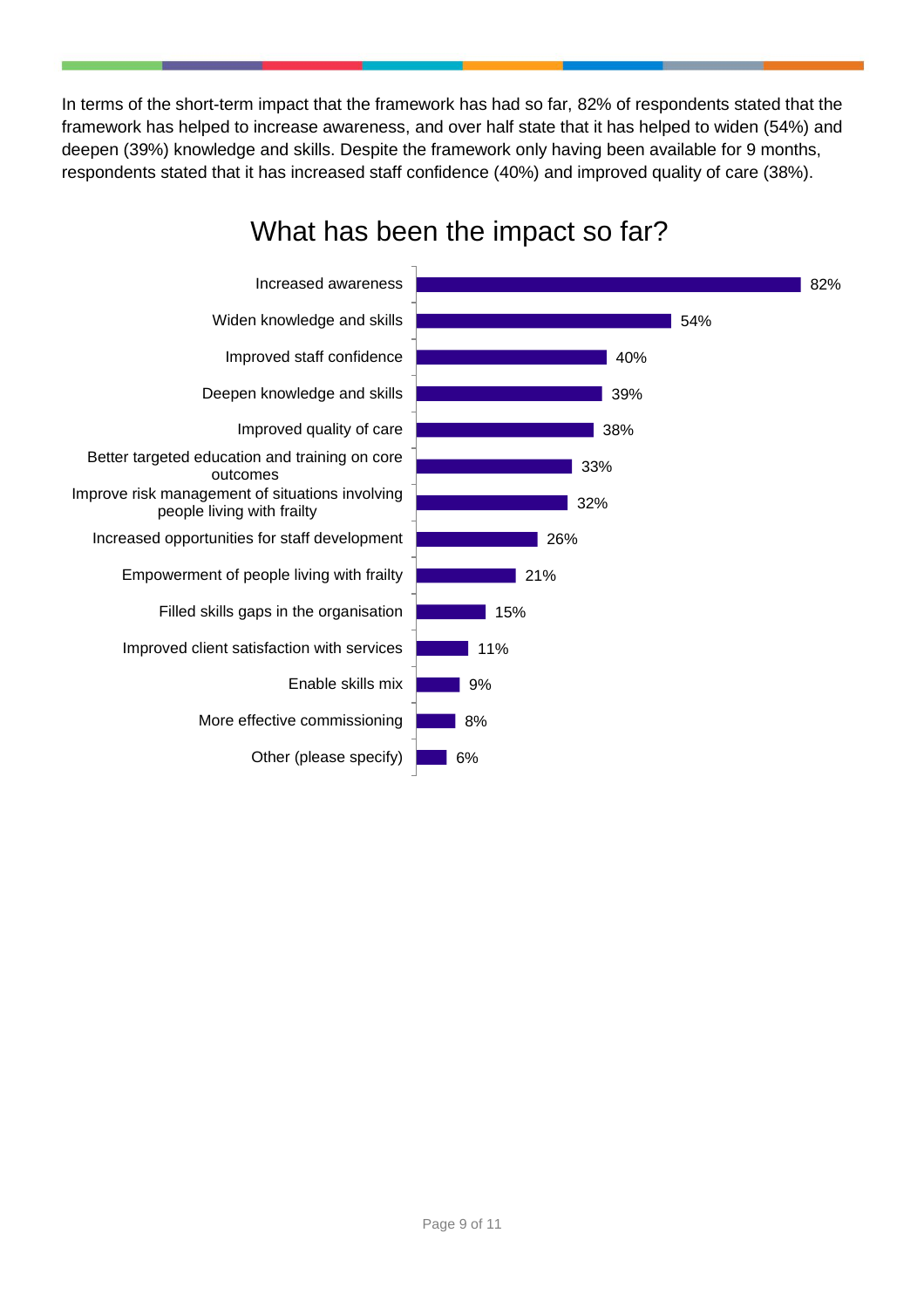In addition, the framework has been used as a tool to inform decision-making and a source for an evidence-based approach to practice. Other benefits have also emerged from participants' responses:

- 1. Help in standardising language across team and stakeholders.
- 2. Provide a better understanding of frailty as a condition.
- 3. Provide guidance for identifying skills gaps and designing training.
- 4. Contribute to development of local strategies.
- 5. Inform service provision.

*Staff have become more aware of impact of frailty and how to use the Frailty index to predict risk and prevent hospital admissions.*

> *It has helped collaboration with the wider team to ensure all frail patients are assessed appropriately. Also, it helped to ensure that clinicians & nurses have appropriate training & support.*

#### C

44

*Provides evidenced based framework of which to build upon a comprehensive learning pathway.*

> *It provides core information as to the complexities of frailty and influencing factors. It provides clear assessments and information to treat frailty as a whole rather than standalone issues. It facilitates planning for patient need when they are frail.*

*I know what kind of right approach to take when facing people who suffer from it. I feel more confident to talk about it. And when approaching a person who is suffering from frailty, I do not feel hopeless or scared anymore about what to do as I know now what the right approach is and how to empower the individual.*

Overall, respondents viewed the framework as a comprehensive document that highlighted the importance of frailty and could be used to support their professional efforts as well as promoting a partnership model. However, there were a few concerns about the focus on the medical model which may disengage the voluntary and community sectors. A few other comments referenced the vagueness of the framework and whilst for some this was an asset, other required more detailed guidance. In addition, there was an overall agreement that the framework had the potential to be used as a tool to inform local strategies.